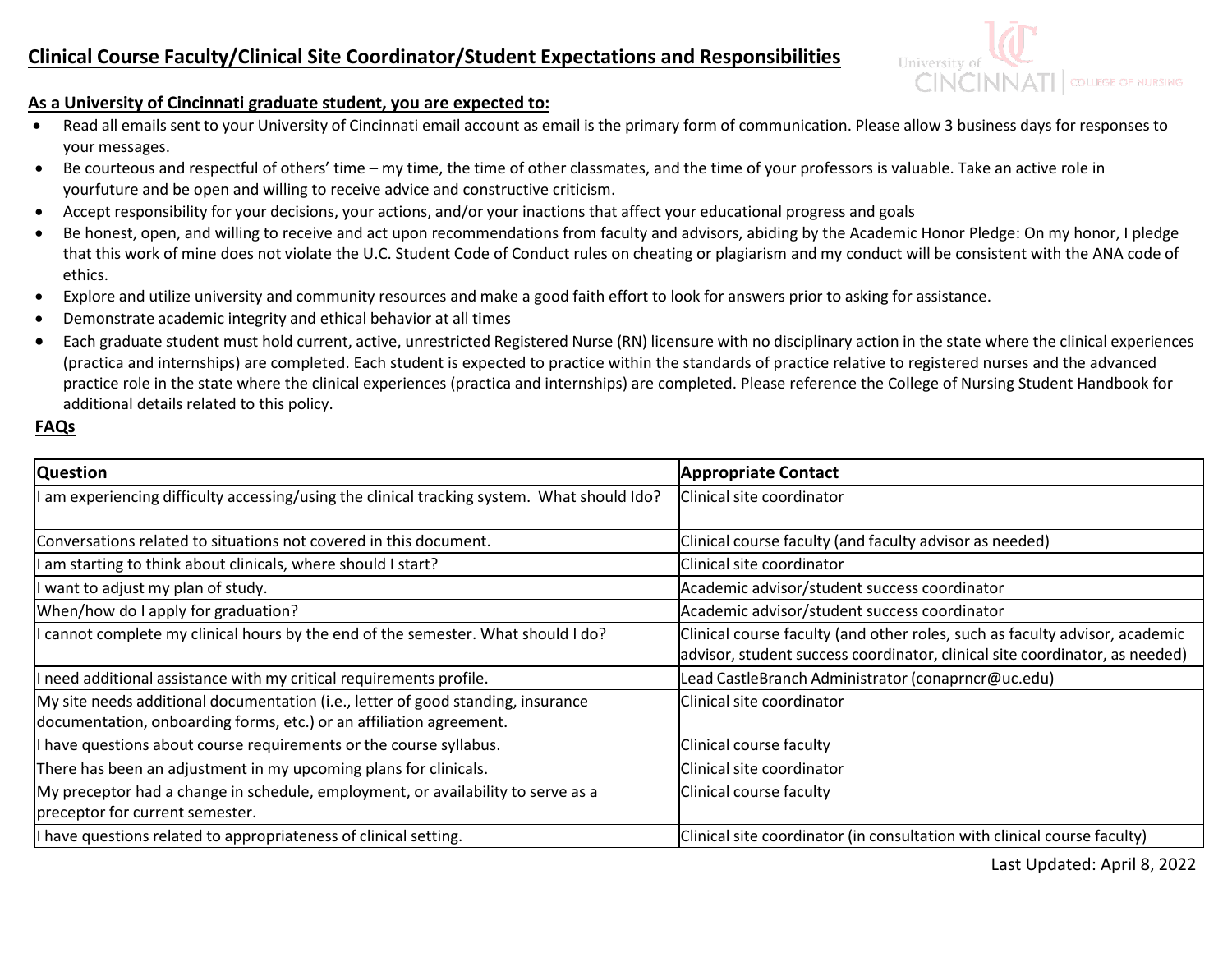| <b>Clinical Course Faculty</b>       | Be knowledgeable about and offer counsel regarding the clinical courses, clinical experience            |
|--------------------------------------|---------------------------------------------------------------------------------------------------------|
| <b>Expectations/Responsibilities</b> | graduationrequirements, and syllabus content                                                            |
|                                      | Be accessible to answer your questions through in-person (or virtually), electronic, and phone          |
|                                      | appointments within 3 business days                                                                     |
|                                      | Offer a safe environment for you to ask questions and express concerns where your individual values and |
|                                      | choicesare respected                                                                                    |
|                                      | Review progress toward completion of clinical requirements (i.e., completion of clinical hours,         |
|                                      | evaluations, andlogs) and make recommendations should you encounter difficulty or reach out for         |
|                                      | consultation or advice                                                                                  |
|                                      | Collaborate with you to address obstacles you may encounter as you progress toward clinical requirement |
|                                      | To provide feedback on situations that are outside of the published parameters of clinical              |
|                                      | requirements and specialty hour breakdown deviations                                                    |
|                                      | Be an active participant and informed user to enhance knowledge and skills to support clinical course   |
|                                      | facultyrole                                                                                             |
|                                      | Be willing to actively engage and communicate with preceptors                                           |

| <b>Clinical Site Coordinator</b>     | Be knowledgeable about and maintain consistent, professional communication in conveying                                               |
|--------------------------------------|---------------------------------------------------------------------------------------------------------------------------------------|
| <b>Expectations/Responsibilities</b> | informationpertaining to clinical placement                                                                                           |
|                                      | Be accessible to answer your questions through in-person (or virtually), e-mail, and phone communications<br>within3 business days    |
|                                      | Support and collaborate with students who address obstacles they encounter during your clinical<br>placementprocess                   |
|                                      | Process all submitted paperwork in the order that it was received in preparation for clinical term                                    |
|                                      | Work with students and potential clinical sites to get supplemental and contractual paperwork in place<br>prior toclinical experience |
|                                      | Provide support to students and preceptors for the clinical management platform where which clinical                                  |
|                                      | hours arelogged and evaluations will be completed                                                                                     |
|                                      | Identify other possible options for sites/preceptors. Please note this could ultimately be outside of the                             |
|                                      | student'spreferred geographical area and require travel                                                                               |